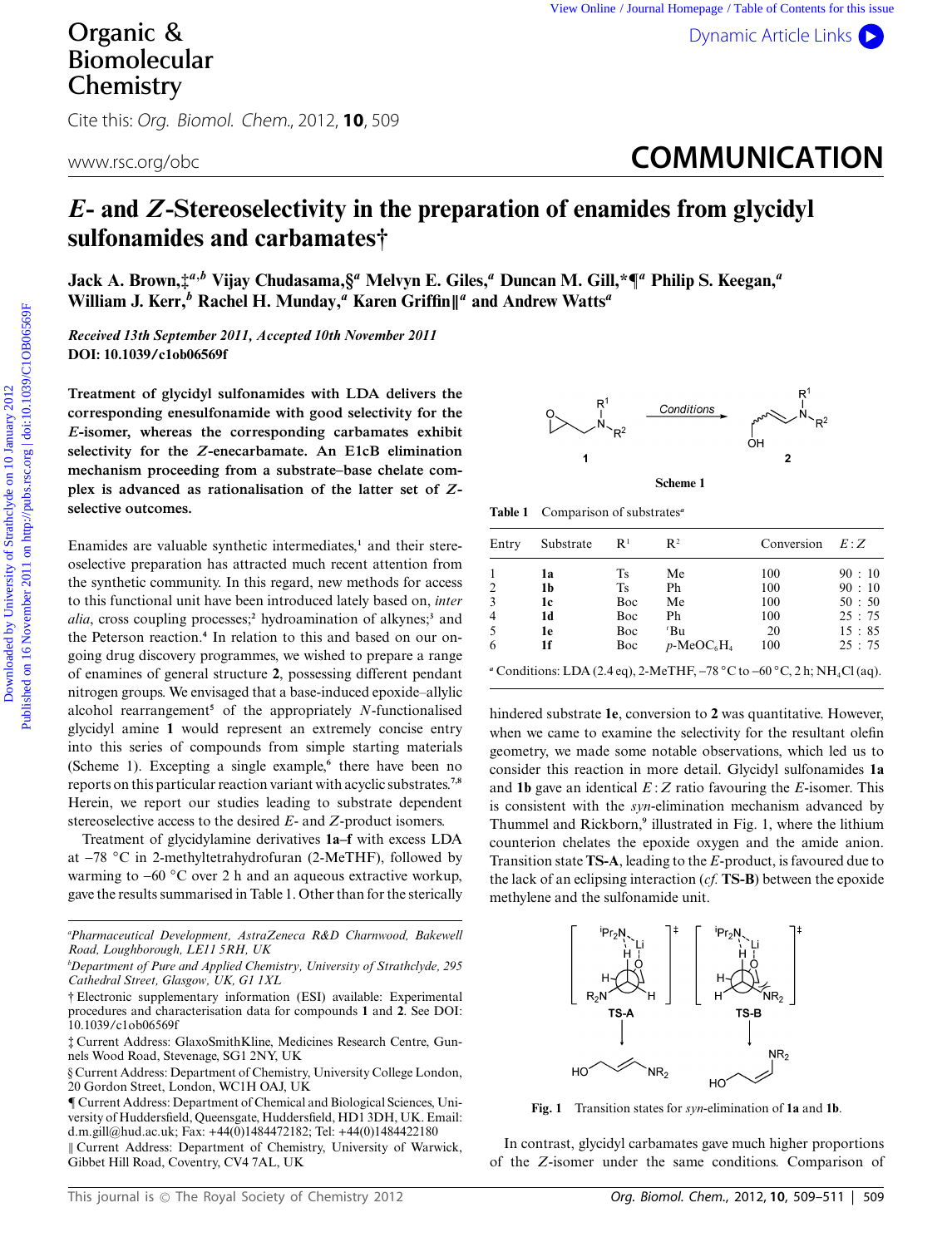**Table 2** Survey of conditions for reaction of **1f**

|                                                                   | Entry Solvent      | Base                                                           |                                                                                                                                                                                                                   | Equivalents Conversion | E:Z                                                           |                                                                                                                                                                                                                                                                                                                                                                               |
|-------------------------------------------------------------------|--------------------|----------------------------------------------------------------|-------------------------------------------------------------------------------------------------------------------------------------------------------------------------------------------------------------------|------------------------|---------------------------------------------------------------|-------------------------------------------------------------------------------------------------------------------------------------------------------------------------------------------------------------------------------------------------------------------------------------------------------------------------------------------------------------------------------|
|                                                                   | 2-MeTHF            | <b>LDA</b>                                                     | 2.4                                                                                                                                                                                                               | 100                    | 25:75                                                         |                                                                                                                                                                                                                                                                                                                                                                               |
| $\overline{c}$                                                    | 2-MeTHF            | $LDA^a$                                                        | 2.4                                                                                                                                                                                                               | 100                    | 80:20                                                         |                                                                                                                                                                                                                                                                                                                                                                               |
| $\mathfrak{Z}$                                                    | <b>THF</b>         | <b>LDA</b>                                                     | 2.4                                                                                                                                                                                                               | 100                    | 25:75                                                         | TS-D<br>TS-C                                                                                                                                                                                                                                                                                                                                                                  |
| 4                                                                 | Toluene            | <b>LDA</b>                                                     | 2.4                                                                                                                                                                                                               | 100                    | 60:40                                                         |                                                                                                                                                                                                                                                                                                                                                                               |
| 5                                                                 | Et <sub>2</sub> O  | <b>LDA</b>                                                     | 2.4                                                                                                                                                                                                               | 100                    | 60:40                                                         |                                                                                                                                                                                                                                                                                                                                                                               |
| 6                                                                 | 2-MeTHF            | LDA                                                            | 1.0                                                                                                                                                                                                               | 50                     | 25:75                                                         | NR <sub>2</sub>                                                                                                                                                                                                                                                                                                                                                               |
| 7                                                                 | 2-MeTHF            | <b>LDA</b><br><b>LDA</b>                                       | 1.5                                                                                                                                                                                                               | 75<br>100              | 25:75<br>25:75                                                | HO<br>NR <sub>2</sub>                                                                                                                                                                                                                                                                                                                                                         |
| 8<br>9                                                            | 2-MeTHF<br>2-MeTHF | Mg(N'Pr <sub>2</sub> ) <sub>2</sub>                            | 2.0<br>2.4                                                                                                                                                                                                        | 100                    | 20:80                                                         | HO                                                                                                                                                                                                                                                                                                                                                                            |
| 10                                                                | 2-MeTHF            | LiTMP                                                          | 2.4                                                                                                                                                                                                               | 100                    | 25:75                                                         | Fig. 2 anti-Elimination in the presence of excess DMPU.                                                                                                                                                                                                                                                                                                                       |
| 11                                                                | 2-MeTHF            | LiNEt,                                                         | 2.4                                                                                                                                                                                                               | 100                    | 60:40                                                         |                                                                                                                                                                                                                                                                                                                                                                               |
| 12                                                                | 2-MeTHF            | $LiNc-C_4H_8$                                                  | 2.4                                                                                                                                                                                                               | 100                    | 75:25                                                         |                                                                                                                                                                                                                                                                                                                                                                               |
| 13                                                                | 2-MeTHF            | $LiN$ <sup><math>(4</math></sup> amyl $),$                     | 2.4                                                                                                                                                                                                               | 100                    | 25:75                                                         | explicable, a clear trend is apparent in the base comparison,<br>with increasing base size giving enhanced Z-selectivity. Taken                                                                                                                                                                                                                                               |
|                                                                   |                    |                                                                | proportional to the steric bulk of the carbamate N-substituent.<br>That the effect is steric, and not electronic, in origin was confirmed<br>by comparing phenyl case $1d$ with that of the $p$ -methoxy analogue |                        |                                                               | thermodynamic in origin: subjection of pure $E-2c^{12}$ to the reaction<br>conditions did not result in the formation of observable levels of                                                                                                                                                                                                                                 |
|                                                                   |                    |                                                                |                                                                                                                                                                                                                   |                        |                                                               | $Z-2c$ .                                                                                                                                                                                                                                                                                                                                                                      |
| 4 and 6).                                                         |                    |                                                                | <b>1f</b> ; exactly the same $E:Z$ ratio was obtained in each case (entries<br>We hypothesised that in the latter glycidyl carbamate cases some                                                                   |                        |                                                               | The results, showing the selective formation of the Z-<br>enecarbamate, are consistent with the formation of a chelated<br>complex between substrate and base (I or II, Scheme 2), followed                                                                                                                                                                                   |
| additional chelation was responsible for the unusual stereoselec- |                    |                                                                |                                                                                                                                                                                                                   |                        |                                                               | by attack of a second equivalent of base upon this intermediate, to                                                                                                                                                                                                                                                                                                           |
|                                                                   |                    |                                                                | tivity, and chose 1f as a vehicle for further investigation. As can                                                                                                                                               |                        |                                                               | deliver a product that does not then dissociate the complexed base                                                                                                                                                                                                                                                                                                            |
|                                                                   |                    |                                                                |                                                                                                                                                                                                                   |                        |                                                               |                                                                                                                                                                                                                                                                                                                                                                               |
|                                                                   |                    |                                                                | be seen in Table 2, addition of 10 equivalents of DMPU (entry                                                                                                                                                     |                        | prior to workup. Conformation I would be favoured over II due |                                                                                                                                                                                                                                                                                                                                                                               |
|                                                                   |                    |                                                                |                                                                                                                                                                                                                   |                        |                                                               |                                                                                                                                                                                                                                                                                                                                                                               |
|                                                                   |                    | 2) reversed the $E:Z$ selectivity to 80:20. As the presence of |                                                                                                                                                                                                                   |                        |                                                               |                                                                                                                                                                                                                                                                                                                                                                               |
|                                                                   |                    |                                                                | excess DMPU would be expected to disrupt any metal-substrate                                                                                                                                                      |                        |                                                               |                                                                                                                                                                                                                                                                                                                                                                               |
|                                                                   |                    |                                                                | chelation, an alternative <i>anti</i> -elimination <sup>10</sup> may be propounded,                                                                                                                               |                        |                                                               |                                                                                                                                                                                                                                                                                                                                                                               |
|                                                                   |                    |                                                                | where the carbamate subtends the methylene group in TS-D,                                                                                                                                                         |                        |                                                               |                                                                                                                                                                                                                                                                                                                                                                               |
|                                                                   |                    |                                                                |                                                                                                                                                                                                                   |                        |                                                               |                                                                                                                                                                                                                                                                                                                                                                               |
|                                                                   |                    |                                                                | leading to a higher energy transition state for formation of the                                                                                                                                                  |                        |                                                               | to the less desirable flagpole-like steric interactions in the latter.<br>Attack of base to remove a proton from I could proceed along<br>trajectory $a$ or $b$ , removing the <i>pseudo</i> -equatorial proton (leading<br>to the $E$ -product), or the <i>pseudo</i> -axial proton (leading to the $Z$ -<br>alkene), respectively. Orbital overlap between the breaking C-O |
|                                                                   | Z-isomer, Fig. 2.  |                                                                | We next investigated reagent stoichiometry, and found that a                                                                                                                                                      |                        |                                                               | bond and the abstracted proton on path $a$ is superior to that of<br>path $b$ , so this would normally be favoured on stereoelectronic                                                                                                                                                                                                                                        |

We next investigated reagent stoichiometry, and found that a twofold excess of base was required for full conversion (Table 2, entries 6–8). Alternative solvents (entries 3–5) and bases  $(9-13)^{11}$  were also surveyed. Whilst the solvent pattern is less



**Fig. 2** *anti*-Elimination in the presence of excess DMPU.

The results, showing the selective formation of the *Z*enecarbamate, are consistent with the formation of a chelated complex between substrate and base (**I** or **II**, Scheme 2), followed by attack of a second equivalent of base upon this intermediate, to deliver a product that does not then dissociate the complexed base prior to workup. Conformation **I** would be favoured over **II** due to the less desirable flagpole-like steric interactions in the latter. Attack of base to remove a proton from **I** could proceed along trajectory *a* or *b*, removing the *pseudo*-equatorial proton (leading to the *E*-product), or the *pseudo*-axial proton (leading to the *Z*alkene), respectively. Orbital overlap between the breaking C–O bond and the abstracted proton on path *a* is superior to that of path *b*, so this would normally be favoured on stereoelectronic grounds. This would give rise to the *E*-product *via* an E1cB (bordering on E2) mechanism, proceeding through intermediate **III**. However, returning to intermediate **I**, the R group on the



**Scheme 2** Proposed course of elimination *via* substrate–base complex.